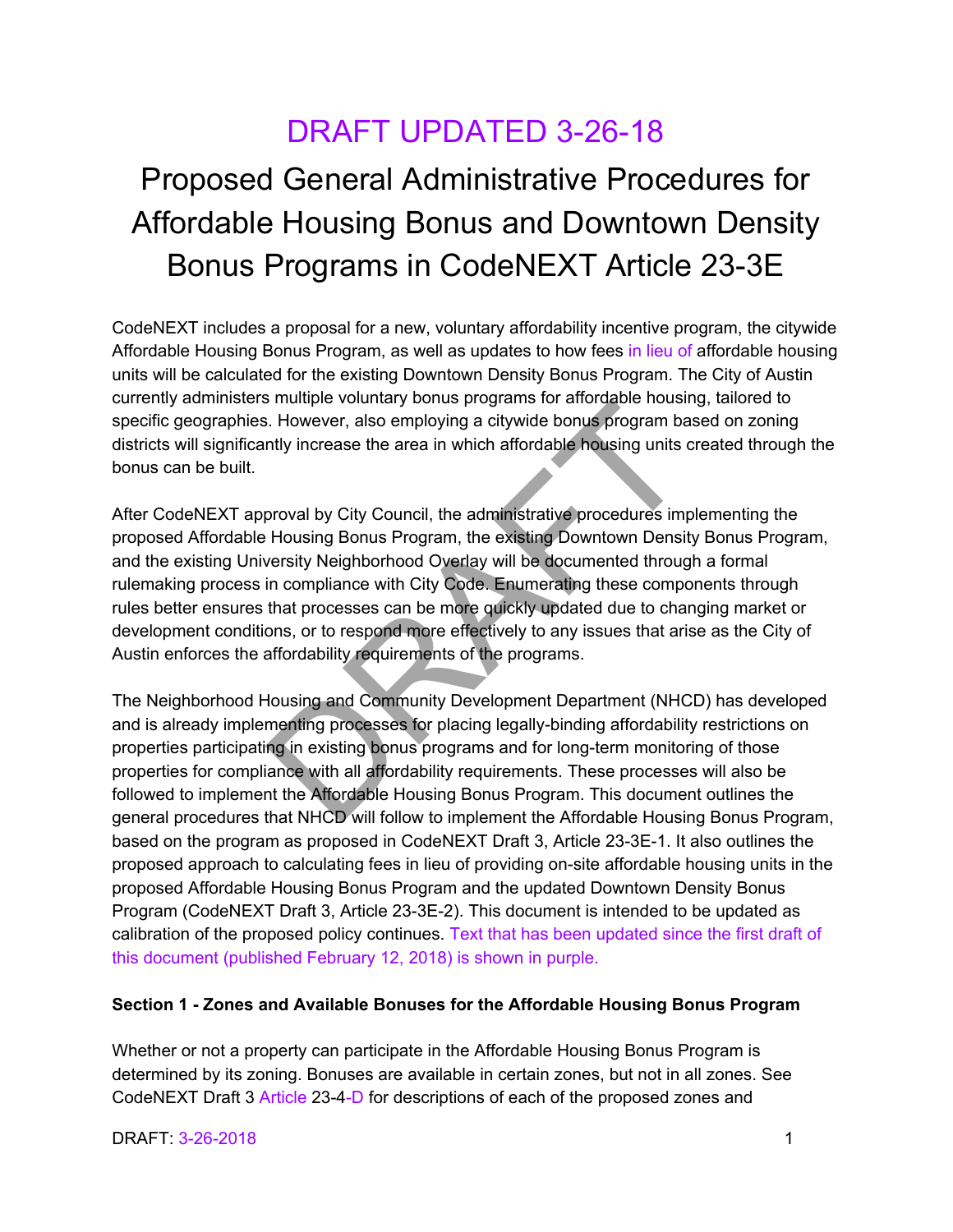information on whether bonuses are available. The type and size of available bonuses are uniquely calibrated to each zone, taking into account market and economic factors, development costs, construction types, and the size and scale of resulting buildings. **Section 2 - Affordable Housing Rent Rates and Sale Prices for the Affordable Housing Bonus Program** 

Under the proposed Affordable Housing Bonus Program, an affordable rental unit must be offered for rent at a price affordable to a household earning at or below 60% of the Austin area's median family income (MFI). To be "affordable" to that household, the rent must be no more than 30% of the average gross monthly income for a household at that income limit.

An ownership unit must be offered for sale at a price affordable to a household earning at or below 80% MFI. To be "affordable" to a household at that income limit, the sale price must be no more than 3 times the household's annual income (or 3.5 times the household's income if someone in the household has completed approved homebuyer counseling or education).

| below 80% MFT. To be "affordable" to a nousehold at that income limit, the sale price must be<br>no more than 3 times the household's annual income (or 3.5 times the household's income if |                              |                              |                              |                              |
|---------------------------------------------------------------------------------------------------------------------------------------------------------------------------------------------|------------------------------|------------------------------|------------------------------|------------------------------|
| someone in the household has completed approved homebuyer counseling or education).                                                                                                         |                              |                              |                              |                              |
| Median family income limits are published by the US Department of Housing and Urban                                                                                                         |                              |                              |                              |                              |
| Development (HUD) annually for the Austin-Round Rock metropolitan statistical area. The 2017                                                                                                |                              |                              |                              |                              |
| income limits are listed in the table below.                                                                                                                                                |                              |                              |                              |                              |
| 2017 HUD-Issued Income Limits for the Austin-Round Rock Metropolitan Statistical Area<br><b>Annual Income</b><br><b>Median Family</b>                                                       |                              |                              |                              |                              |
| <b>Income</b><br>Percentage                                                                                                                                                                 | 1-Person<br><b>Household</b> | 2-Person<br><b>Household</b> | 3-Person<br><b>Household</b> | 4-Person<br><b>Household</b> |
| 60%                                                                                                                                                                                         | \$34,200                     | \$39,120                     | \$43,980                     | \$48,840                     |
| 80%                                                                                                                                                                                         | \$45,600                     | \$52,100                     | \$58,600                     | \$65,100                     |
| NHCD annually sets rental rates and sale prices for affordable housing units and publishes                                                                                                  |                              |                              |                              |                              |

**2017 HUD-Issued Income Limits for the Austin-Round Rock Metropolitan Statistical Area** 

NHCD annually sets rental rates and sale prices for affordable housing units and publishes these amounts in program guidelines available online. The table below shows the rental rates and sale prices that would be required for Affordable Housing Bonus Program units using 2017 income limit information.

| Rental Rates and Sale Prices for Affordable Housing Units, based on 2017 Income Limits |  |
|----------------------------------------------------------------------------------------|--|
|                                                                                        |  |

| <b>Unit Type</b>                                 | <b>Studio</b> | 1-Bedroom | 2-Bedroom | 3-Bedroom   |
|--------------------------------------------------|---------------|-----------|-----------|-------------|
| <b>Ownership Unit</b><br><b>Sale Price</b>       | \$136,800     | \$136,800 | \$156,300 | \$175,800   |
| <b>Rental Unit Monthly</b><br><b>Rental Rate</b> | \$855/mo      | \$855/mo  | \$978/mo  | \$1,100/mol |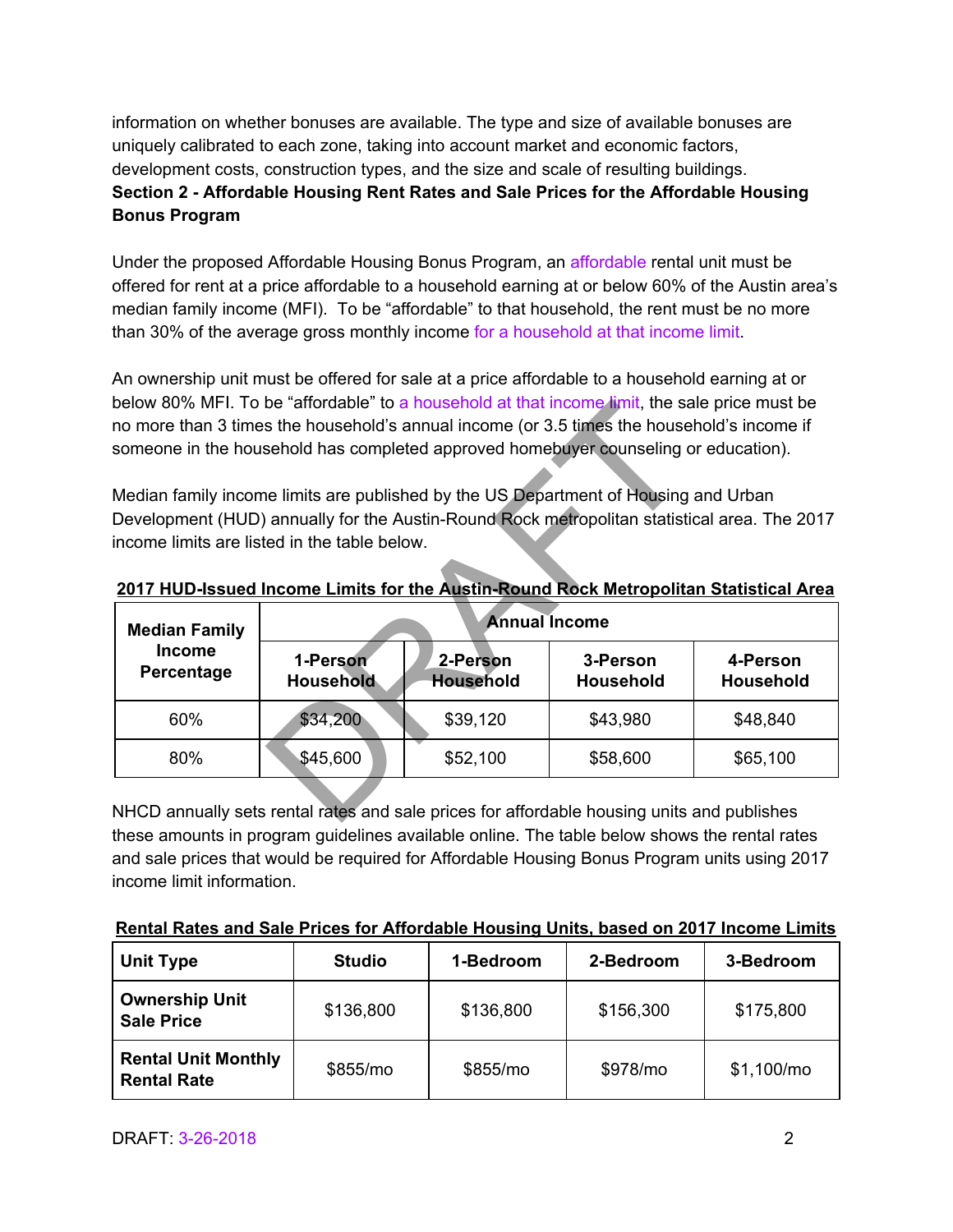For more detailed information on how NHCD sets rents and sale prices for affordable units and determines income eligibility of tenants or buyers see *Development Incentives and Agreements: Income Determination, Rents, Compliance & Monitoring Guidelines* at [www.austintexas.gov/page/development-incentives-and-agreements.](http://www.austintexas.gov/page/development-incentives-and-agreements)

#### **Section 3 - Options for Meeting Affordability Requirements in the Affordable Housing Bonus Program**

To ensure the highest participation possible for the voluntary Affordable Housing Bonus Program, the program offers applicants options to meet their affordability requirements. Applicants can meet their obligation by providing affordable units on-site, or they may request to use one of the following alternatives: building affordable units off-site, dedicating land for future affordable housing, or paying a fee in lieu of building units. For more information on these alternatives, see CodeNEXT Draft 3 Section 23-3E-1050. See **Section 7 - Application and Review Process** below for information on the review process for these alternatives.

#### **Section 4 - Set-Aside Requirements for Affordable Units in the Affordable Housing Bonus Program**

Applicants choosing to meet their affordability requirements through provision of affordable housing units (on- or off-site) must provide a percentage of affordable housing units that differs based on the location of their developments. In different geographies, the market varies and, thus, the feasibility of new market-rate development varies. For this reason, the number of affordable units required by this program varies based on geography. their obligation by providing affordable units on-site, or the simple distinction of paying a fee in lieu of building units. For more information or paying a fee in lieu of building units. For more information and eNEXT Dr

#### *Tables of Set-Aside Requirements*

The different set-aside requirement options are listed in the following tables, which are codified in CodeNEXT Draft 3 Section 23-3E-1040.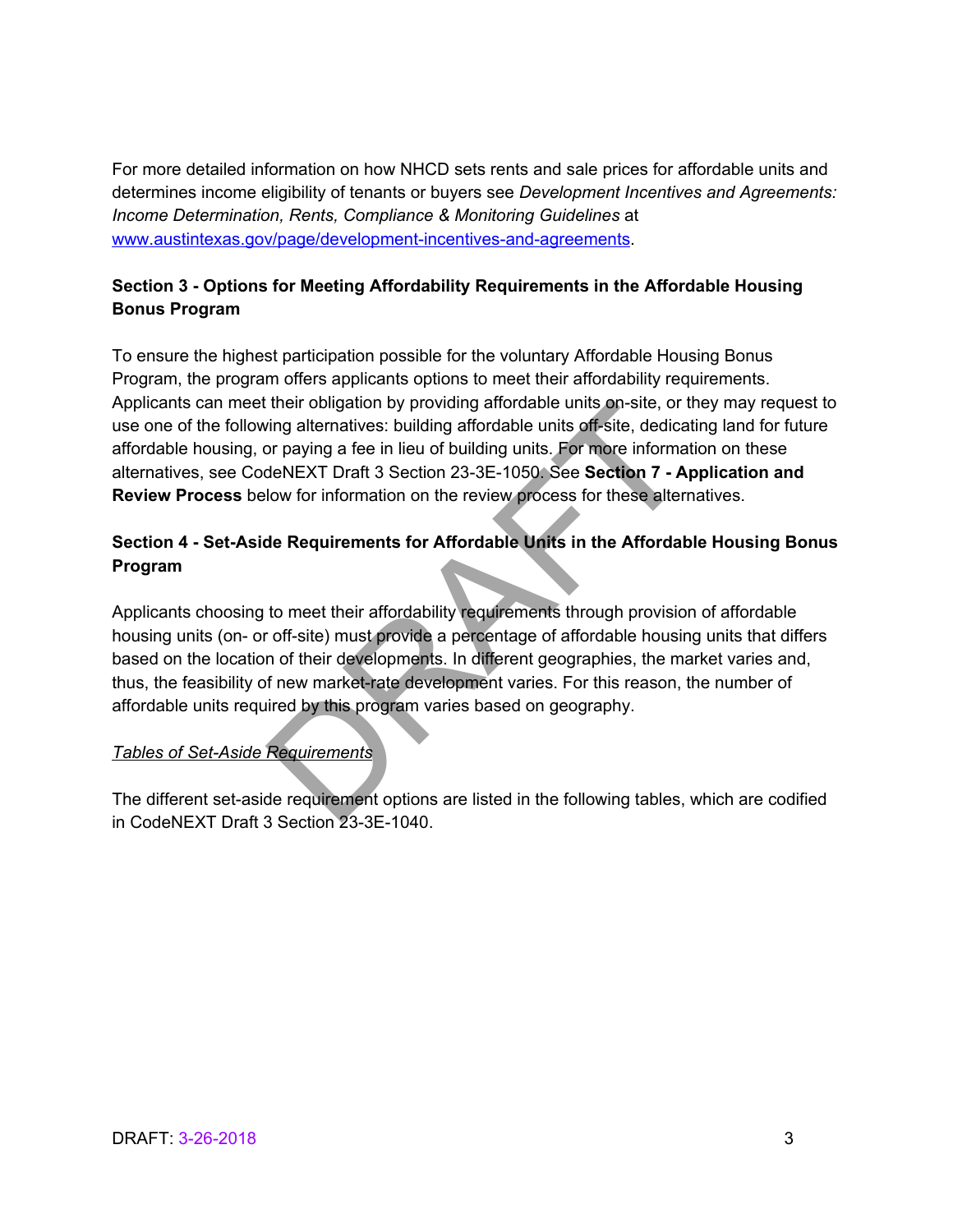| Income (MFI)                 | Households at or Below 60% of Median Family Income |                                                 |  |  |  |
|------------------------------|----------------------------------------------------|-------------------------------------------------|--|--|--|
| <b>Affordability Period</b>  | 40 years                                           |                                                 |  |  |  |
|                              | <b>Areas</b>                                       | <b>Units Set Aside</b><br>(as % of bonus units) |  |  |  |
|                              | A                                                  | 5%                                              |  |  |  |
| <b>Sub-Area Requirements</b> | B                                                  | 10%                                             |  |  |  |
|                              | C                                                  | 15%                                             |  |  |  |
|                              | D                                                  | 20%                                             |  |  |  |
|                              | E                                                  | 30%                                             |  |  |  |
|                              | F                                                  | 40%                                             |  |  |  |
|                              | G                                                  | 50%                                             |  |  |  |

#### **Proposed Affordable Unit Set-Aside Requirements in For-Rent Properties**

### **Proposed Affordable Unit Set-Aside Requirements in For-Sale Properties**

| Sub-Area Requirements                   |                                                                                                                   |                                                 |  |  |
|-----------------------------------------|-------------------------------------------------------------------------------------------------------------------|-------------------------------------------------|--|--|
|                                         | D                                                                                                                 | 20%                                             |  |  |
|                                         | E                                                                                                                 | 30%                                             |  |  |
|                                         | F                                                                                                                 | 40%                                             |  |  |
|                                         | G                                                                                                                 | 50%                                             |  |  |
|                                         | For a dwelling unit to qualify as "affordable" a unit must comply with CodeNEXT Draft 3 Subsection 23-3E-1090(B). |                                                 |  |  |
|                                         | All unit set aside calculations resulting in fractional units must be rounded up to the next whole number.        |                                                 |  |  |
|                                         |                                                                                                                   |                                                 |  |  |
|                                         | Proposed Affordable Unit Set-Aside Requirements in For-Sale Properties                                            |                                                 |  |  |
| Income (MFI)                            | Households at or Below 80% of Median Family Income                                                                |                                                 |  |  |
| <b>Affordability Period</b><br>99 years |                                                                                                                   |                                                 |  |  |
|                                         |                                                                                                                   |                                                 |  |  |
|                                         | <b>Areas</b>                                                                                                      | <b>Units Set Aside</b><br>(as % of bonus units) |  |  |
|                                         | $\top$                                                                                                            | 5%                                              |  |  |
|                                         | $\cup$                                                                                                            | 10%                                             |  |  |
| <b>Sub-Area Requirements</b>            | $\vee$                                                                                                            | 15%                                             |  |  |
|                                         | W                                                                                                                 | 20%                                             |  |  |
|                                         | X                                                                                                                 | 30%                                             |  |  |
|                                         | Y                                                                                                                 | 40%                                             |  |  |

1. For a dwelling unit to qualify as "affordable" a unit must comply with CodeNEXT Draft 3 Subsection 23-3E-1090(A).

2. All unit set aside calculations resulting in fractional units must be rounded up to the next whole number.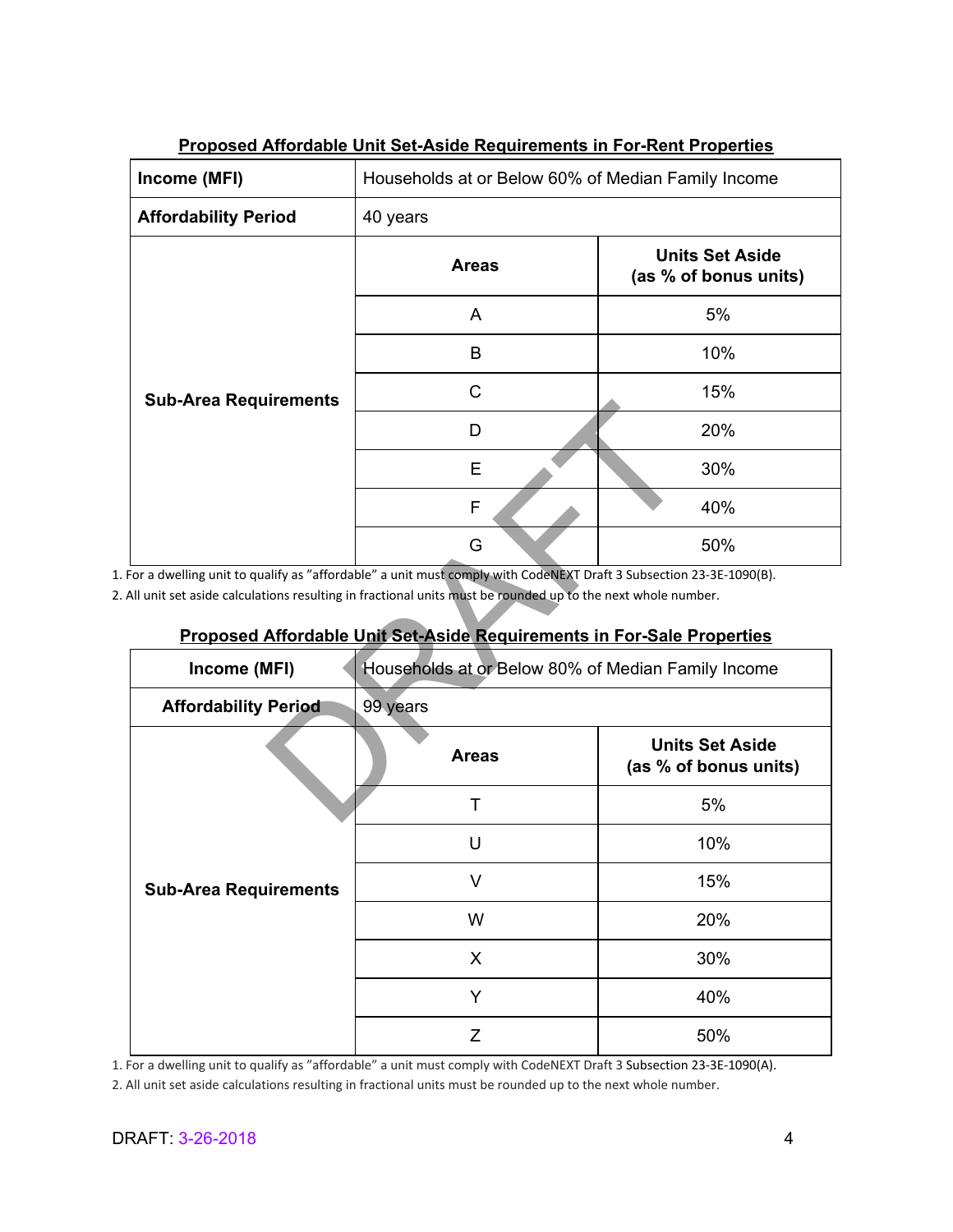CodeNEXT Draft 3 proposes that commercially zoned properties under the current zoning code that do not currently allow residential uses be assigned zoning under CodeNEXT that provides the option to build residential units when they participate in the Affordable Housing Bonus Program. These proposed zones are denoted with an "-A" in the zone name. The set-aside requirements for the "-A" zones are described in the following tables, which are codified in CodeNEXT Draft 3 Section 23-3E-1040.

| <b>Affordability Period</b><br>40 years<br>Area<br>AA<br>BA<br>CA<br><b>Sub-Area Requirements</b><br>DA.<br>EA.<br><b>FA</b> | Households at or Below 60% of Median Family Income |  |  |
|------------------------------------------------------------------------------------------------------------------------------|----------------------------------------------------|--|--|
|                                                                                                                              |                                                    |  |  |
|                                                                                                                              | <b>Units Set Aside</b><br>(as % of total units)    |  |  |
|                                                                                                                              | 2%                                                 |  |  |
|                                                                                                                              | 4%                                                 |  |  |
|                                                                                                                              | 6%                                                 |  |  |
|                                                                                                                              | 8%                                                 |  |  |
|                                                                                                                              | 10%                                                |  |  |
|                                                                                                                              | 12%                                                |  |  |
| GÄ                                                                                                                           | 14%                                                |  |  |

**Proposed Affordable Unit Set-Aside Requirements in For-Rent Properties in "-A" Zones**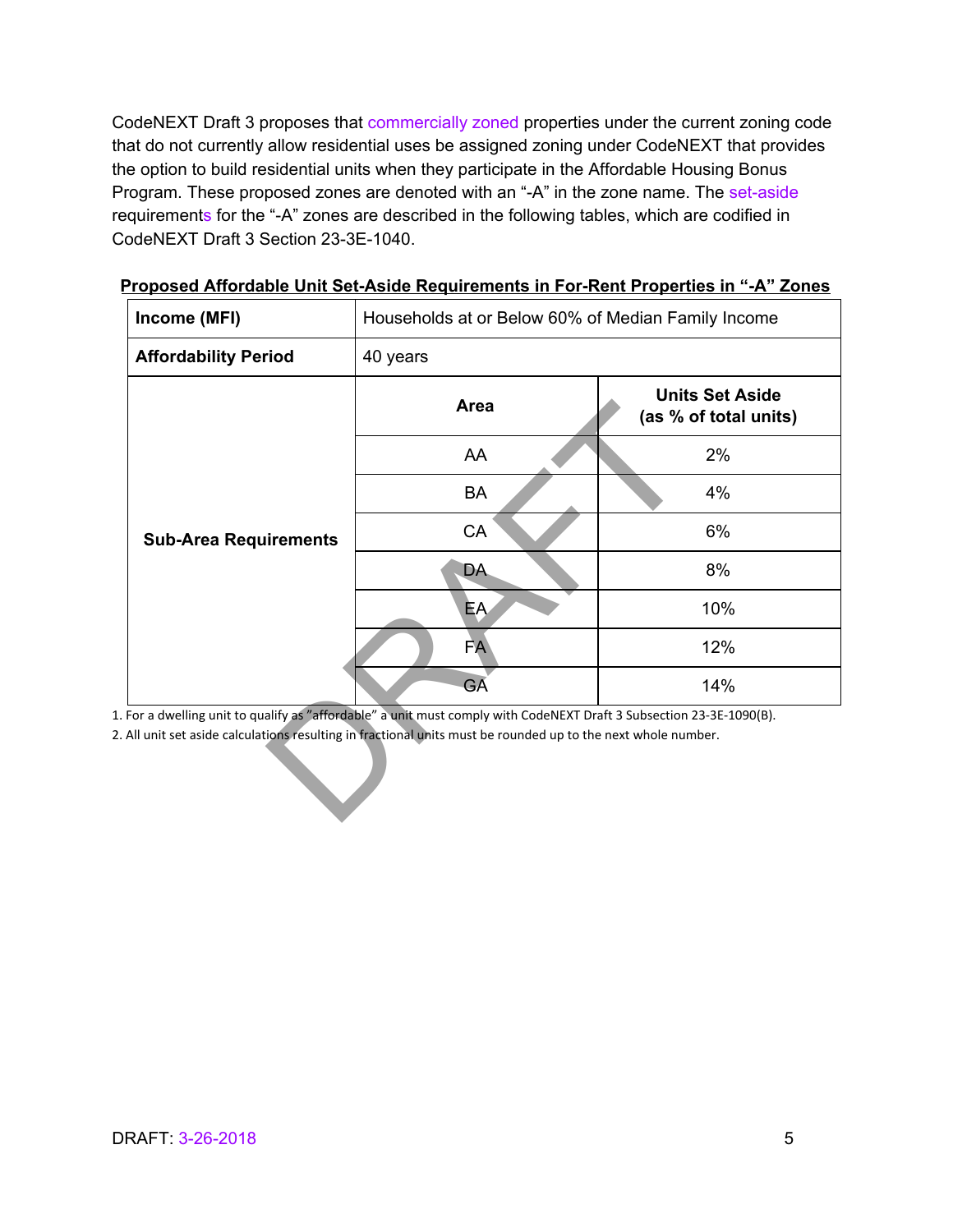| Income (MFI)                                                     | Households at or Below 80% of Median Family Income                                                                                                                                                                                                                                                                                                                                                                                                                                                                                                                                                                      |                                                 |  |  |
|------------------------------------------------------------------|-------------------------------------------------------------------------------------------------------------------------------------------------------------------------------------------------------------------------------------------------------------------------------------------------------------------------------------------------------------------------------------------------------------------------------------------------------------------------------------------------------------------------------------------------------------------------------------------------------------------------|-------------------------------------------------|--|--|
| <b>Affordability Period</b>                                      | 99 years                                                                                                                                                                                                                                                                                                                                                                                                                                                                                                                                                                                                                |                                                 |  |  |
|                                                                  | <b>Areas</b>                                                                                                                                                                                                                                                                                                                                                                                                                                                                                                                                                                                                            | <b>Units Set Aside</b><br>(as % of total units) |  |  |
|                                                                  | <b>TA</b>                                                                                                                                                                                                                                                                                                                                                                                                                                                                                                                                                                                                               | 5%                                              |  |  |
|                                                                  | <b>UA</b>                                                                                                                                                                                                                                                                                                                                                                                                                                                                                                                                                                                                               | 10%                                             |  |  |
| <b>Sub-Area Requirements</b>                                     | <b>VA</b>                                                                                                                                                                                                                                                                                                                                                                                                                                                                                                                                                                                                               | 15%                                             |  |  |
|                                                                  | <b>WA</b>                                                                                                                                                                                                                                                                                                                                                                                                                                                                                                                                                                                                               | 20%                                             |  |  |
|                                                                  | XA                                                                                                                                                                                                                                                                                                                                                                                                                                                                                                                                                                                                                      | 30%                                             |  |  |
|                                                                  | YA                                                                                                                                                                                                                                                                                                                                                                                                                                                                                                                                                                                                                      | 40%                                             |  |  |
|                                                                  | ZA                                                                                                                                                                                                                                                                                                                                                                                                                                                                                                                                                                                                                      | 50%                                             |  |  |
| laps of Set-Aside Requirement Geographies<br>ngoing calibration. | For a dwelling unit to qualify as "affordable" a unit must comply with CodeNEXT Draft 3 Subsection 23-3E-1090(A).<br>All unit set aside calculations resulting in fractional units must be rounded up to the next whole number.<br>ne required affordable rental and ownership unit set-asides will be defined by census tract for<br>I CodeNEXT zones that offer an Affordable Housing Bonus Program bonus option. Rental and<br>wnership unit set-asides are displayed in the maps linked below. Please note that the rental<br>aps have been updated since the February 12, 2018 release of this document to reflect |                                                 |  |  |

**Proposed Affordable Unit Set-Aside Requirements in For-Sale Properties in "-A" Zones** 

#### *Maps of Set-Aside Requirement Geographies*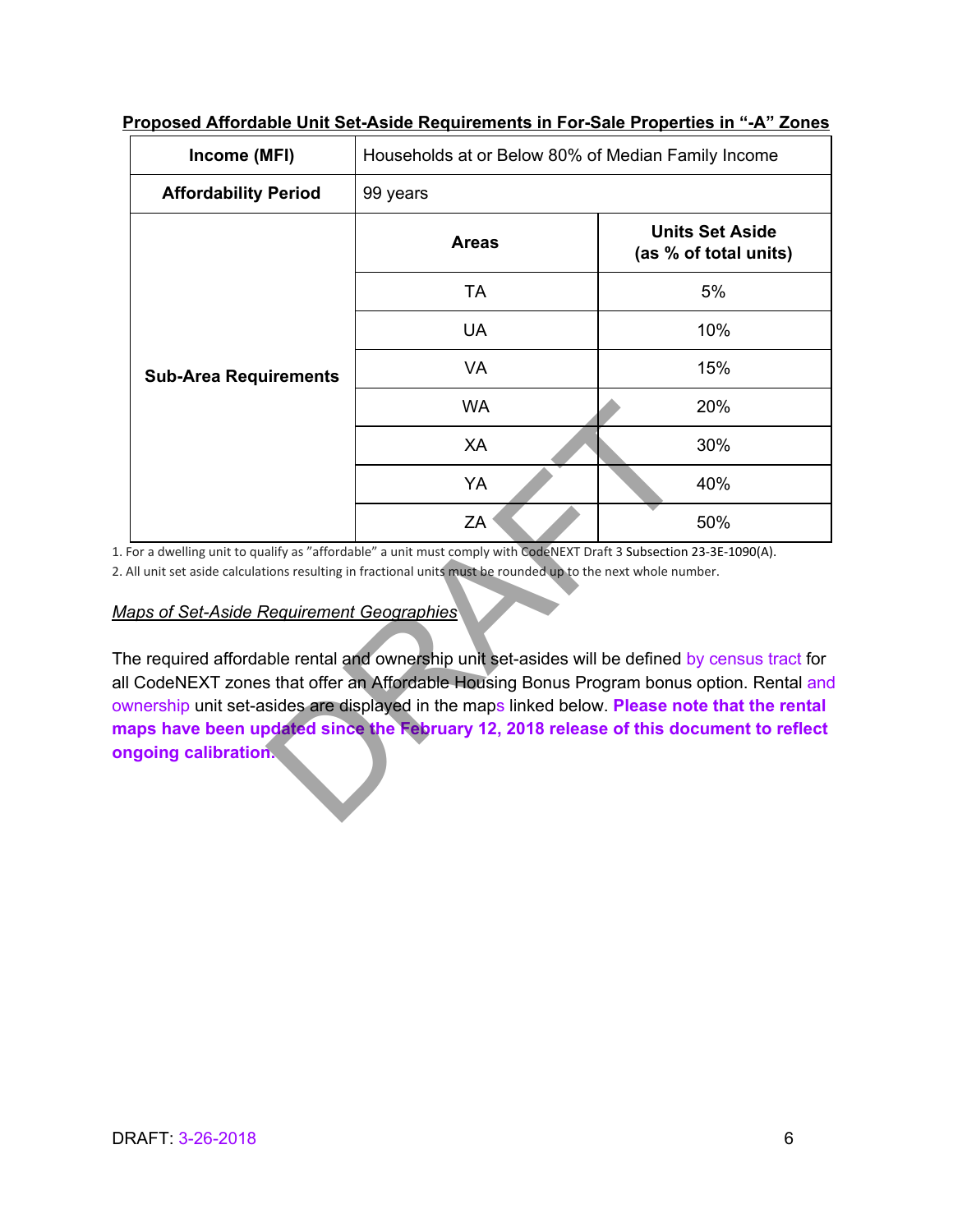#### Affordable Housing Bonus Program Potential Rental Set-Asides  $\blacksquare \triangleright \preceq$ Zone R4C Zone RM1A Zone RM1B Zone RM2A Zone RM2B Zone RM3A Zone RM4A Zone R4B Zone RM5A Zone MU1A Zone MU1B Zone MU1C **Austin City Limits**  $^{+}$ Zone MU1D Austin City Limits Zone MU2A ⋒ Zone MU2A-A  $\overline{a}$ Zone MU2B Rental Set Aside Geography Zone MU2B-A Q  $\overline{A}$ Zone MU3A Zone MU3A-A  $B$ Zone MU3B  $\Box$  C Zone MU3B-A  $\mathbb{D}^{\mathsf{D}}$

#### **[Maps of Potential Affordable Rental Unit Set-Aside Requirements by Zone](http://arcg.is/1feGHX) (http://arcg.is/1feGHX)**

**[Maps of Potential Affordable Ownership Unit Set-Aside Requirements by Zone](http://arcg.is/014zGG) (http://arcg.is/014zGG)** 



*Directions for using the maps:* To determine the affordable unit set-aside required for particular property, 1) identify the proposed CodeNEXT zoning for the property through the Draft 3 zoning map ([https://codenext.engagingplans.org/codenext-comparison-map\)](https://codenext.engagingplans.org/codenext-comparison-map). 2) Click on the map link above and select the map tab for the correct zone. 3) Search for the property address by clicking on the magnifying glass button or navigate in the map to the property. See pages 4-6 of this document for unit set-aside percentages associated with each geography.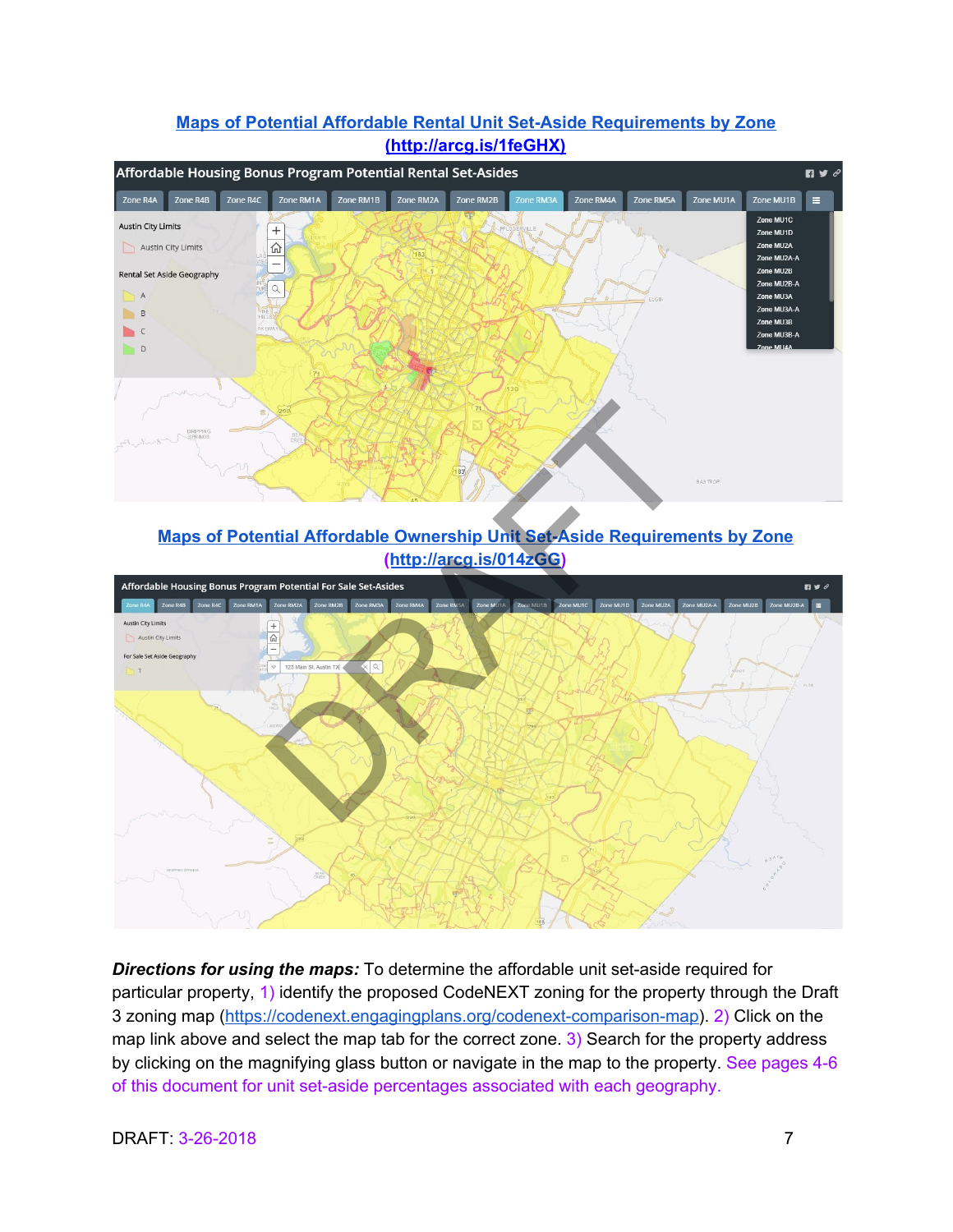#### **Section 5 - Fees in the Affordable Housing Bonus Program**

The provision of on-site affordable units will be incentivized over alternative methods of meeting the affordability requirements: applications selecting this option will undergo a faster review process. However, in order to ensure the highest possible participation in this voluntary program, a fee in lieu of affordable units is another option offered in the proposed program. Additionally, fees will be charged to non-residential developments utilizing a bonus. If the development is required to pay a fee in lieu of affordable units, or a fee for utilizing a bonus for a non-residential development, the fee must be paid to the City before the release of the development's building permit.

As proposed, the Affordable Housing Bonus Program's fees for residential development will be set so the fee covers the typical cost for NHCD to "buy down" a market-rate unit to make that unit affordable for the affordability period required by the program (40 years for rental units and 99 years for ownership units). Fees are calibrated based on market conditions in central Austin. The fees will be included in a fee schedule that will continue to be re-calibrated up to CodeNEXT adoption to reflect the most up-to-date market conditions. The proposed fees as of February 2018 can be found in the following table. is the typical cost for NHCD to "buy down" a market-rate is<br>
e affordability period required by the program (40 years thip units). Fees are calibrated based on market condition<br>
uded in a fee schedule that will continue to

| <b>Unit Type</b>                            | <b>Studio</b> | 1-Bedroom | 2-Bedroom | 3-Bedroom |
|---------------------------------------------|---------------|-----------|-----------|-----------|
| Fee-in-Lieu of an<br><b>Affordable Unit</b> | \$135,000     | \$180,000 | \$335,000 | \$440,000 |

#### **Proposed Fee-in-Lieu of On-Site Affordable Housing Units**

As proposed, the affordable housing fees charged for commercial developments that use bonus square footage would be \$2.00 per bonus square foot.

These fees would be codified in the City of Austin fee schedule, which is approved annually by City Council.

For details on how to calculate the bonus requirements for a project, see CodeNEXT Draft 3 Section 23-3E-1040. For more information on fees, see CodeNEXT Draft 3 Sections 23-3E-1050 and 1060.

#### **Section 6 - Reporting and Updating**

NHCD will evaluate the previous year's Affordable Housing Bonus Program activity and, if necessary, may make recommendations to City Council for re-calibrating the unit set asides, fees, or geographies annually (CodeNEXT Draft 3 Article 23-3E-1070).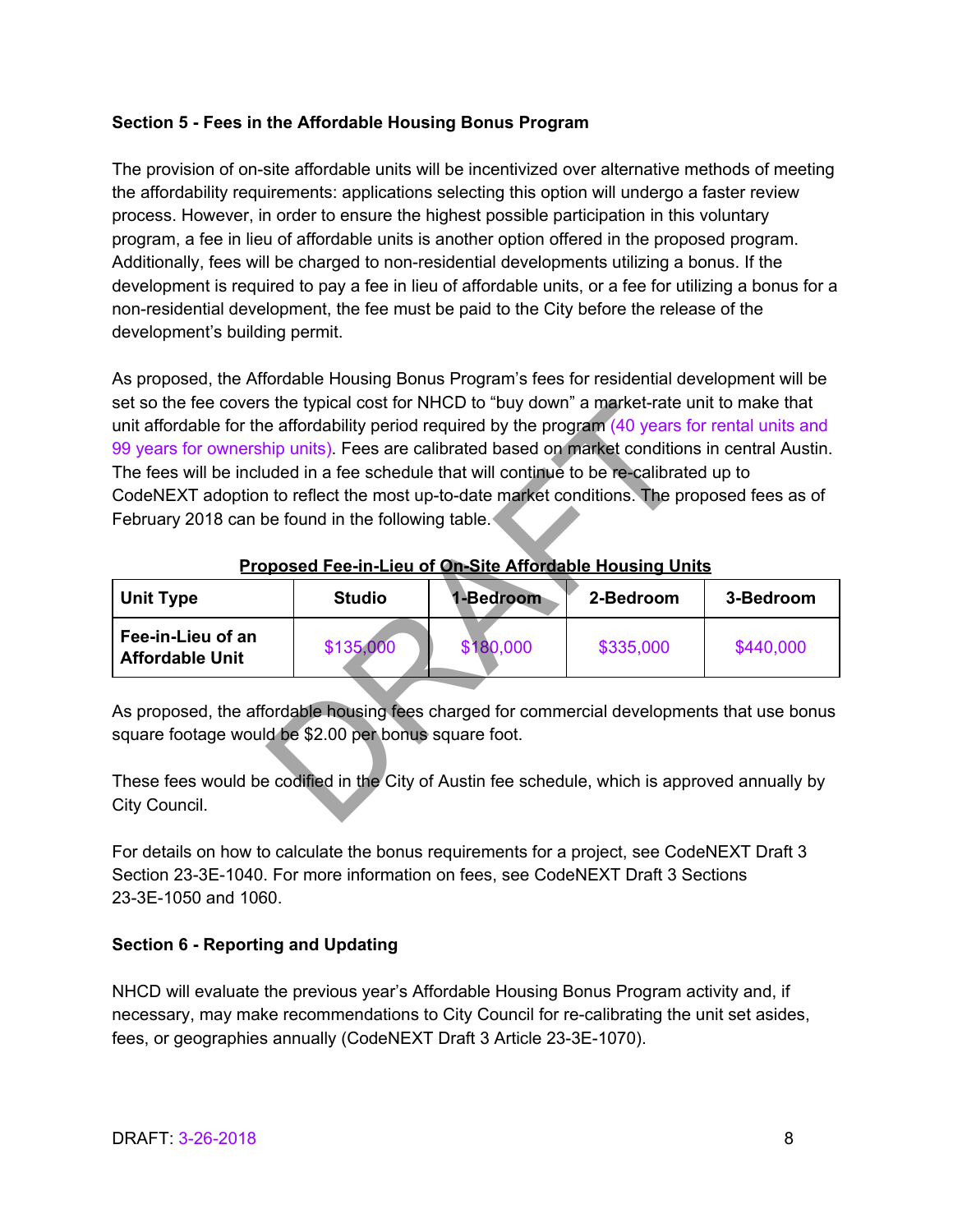#### **Section 7 - Application and Review Process for the Affordable Housing Bonus Program**

For any development that participates in the proposed Affordable Housing Bonus Program, the applicant (who may be the property owner, developer, or agent) must submit an application and all required attachments to NHCD.

Once a completed application package is received, NHCD will complete all necessary reviews to ensure the application meets program requirements (see CodeNEXT Draft 3 Section 23-3E-1030 for more information on requirements). For developments with a residential component that propose to meet their affordability requirements through provision of on-site affordable units, NHCD will issue a Letter of Affordability to the applicant, which will summarize the affordability requirements of the development, including number of units to be affordable, the affordability period, to what income levels the units must be made affordable, and requirements necessary to obtain Certificates of Occupancy. The Letter of Affordability notifies development reviewers that the proposed project's applicant has committed to meeting the affordability requirements of the program.

For developments with a residential component that seek an alternative means of meeting their affordability requirements, either through off-site units, land donation, or fees in lieu of housing units (CodeNEXT Draft 3 Section 23-3E-1050), a review of the proposed project, including pro formas, will be conducted by a designated review group (CodeNEXT Draft 3 Section 23-3E-1080-B). This group is intended to be composed of subject matter experts in real estate economics, affordable housing, and residential development and will provide feedback and recommendations to NHCD on the feasibility of the development meeting its affordability requirements through on-site units or other alternatives. Following this review, NHCD will issue the Letter of Affordability to the applicant. of what income levels the units must be made attordable<br>Certificates of Occupancy. The Letter of Affordability not<br>oposed project's applicant has committed to meeting the<br>program.<br>tith a residential component that seek an

Non-residential developments seeking a bonus will meet their affordability requirements through payment of a fee. Non-residential developments' Letters of Affordability will document that required fees must be paid into the City's Housing Trust Fund prior to the issuance of the development's Certificate of Occupancy.

#### **Section 8 - Land Use Restrictions**

For developments with a residential component, the property owner must execute a Restrictive Covenant or other form of land use restriction with the City of Austin prior to the release of the final building permit (CodeNEXT Draft 3 Section 23-3E-1090). The restriction, at a minimum, must include the following elements:

- Project name
- Owner name
- Any ordinance, project site plan number, or development incentive/bonus program applicable to the project;
- The number of affordable units;

DRAFT: 3-26-2018 9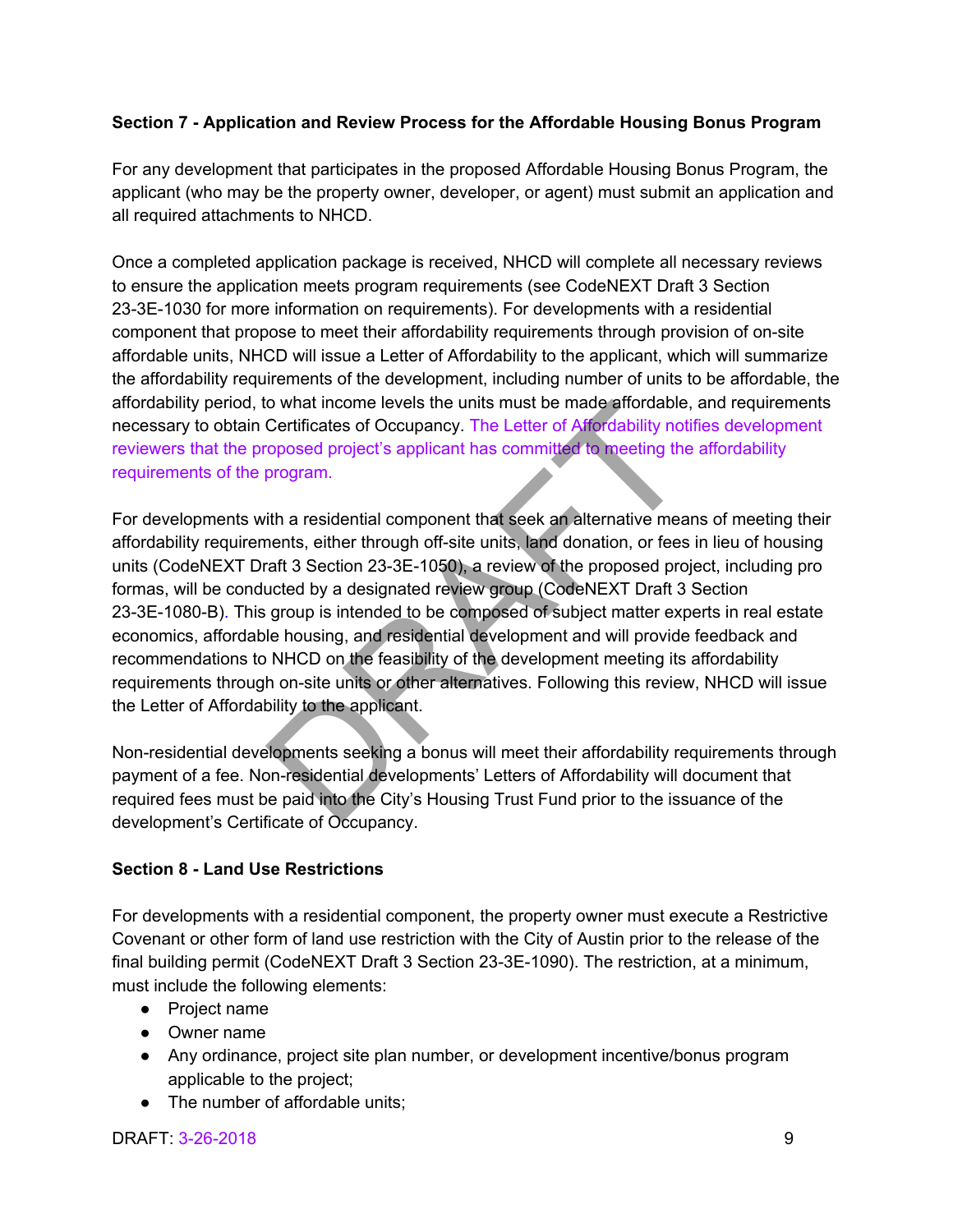- The required Median Family Income (MFI) limits for eligible tenants or buyers of the affordable units;
- The required affordability period; and
- For a rental property, the affordability requirements should the property convert to ownership.

The Certificate of Occupancy will not be issued until the land use restriction is in place.

#### **Section 9 - Monitoring for Compliance with Affordability Requirements**

#### *Rental Units*

NHCD will create a Monitoring Plan for each rental development. The first monitoring assessment will occur within the first year of the development receiving its final Certificate of Occupancy.

Monitoring involves reviewing tenant income and lease documentation for a random sample of the affordable units in a development to ensure that the correct number of units is being provided at the required income levels, and that the appropriate rents are being charged.

If the monitoring assessment does not identify issues of non-compliance, monitoring continues on a rolling basis of at least every 3 years throughout the length of the required affordability period.

If the monitoring assessment identifies issues of non-compliance, monitoring will be completed more frequently on the development. Working with the property owner or property manager, NHCD will design corrective or remedial actions for failure to meet program requirements to prevent a continuation of the deficiency; mitigate, to the extent possible, its adverse effects or consequences; and prevent its recurrence, up to and including adding additional years to the affordability period to ensure the full term of compliance is achieved. Monitoring Plan for each rental development. The first means we within the first year of the development receiving its first verviewing tenant income and lease documentation for a in a development to ensure that the correc

NHCD is considering additional possibilities for ongoing monitoring and enforcement of affordability requirements, including potentially requiring the payment of monitoring fees for participating properties and/or instituting fines for non-compliance with affordability requirements.

#### *Ownership Units*

NHCD will conduct income eligibility determinations on any prospective homebuyers for ownership units. At the time of the sale of an affordable ownership unit, the qualified buyer must enter into a Resale Restriction Agreement and a Covenant Limitation on Resale Price and Buyer Income. These resale agreements ensure that if the buyer chooses to sell the unit in the future, the unit will be sold at an affordable price to another qualified buyer (who is also income

#### **DRAFT: 3-26-2018** 10